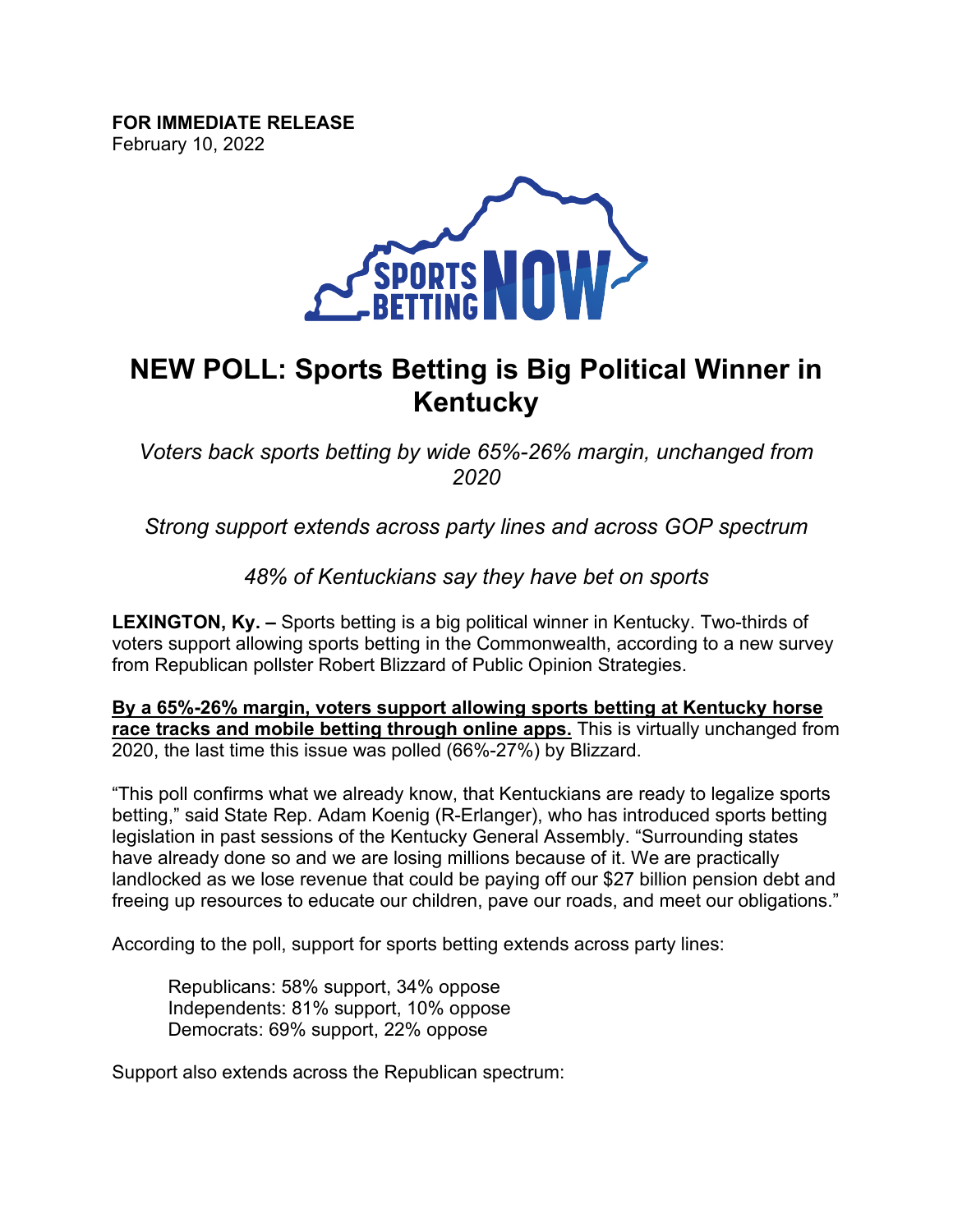Strong Republicans: 57% support, 35% oppose Soft Republicans: 60% support, 33% oppose Conservative Voters: 56% support, 35% oppose Trump '20 Voters: 60% support, 30% oppose

Support rises even higher when voters hear that the revenue will go to fund state pensions (74% support, 24% oppose).

**Nearly half of Kentuckians (48%) say that have bet on a sporting event in the past.** 36% say they have done so more than five times; 28% say they have done so more than 10 times. **The poll provides reasonable evidence that Kentuckians are already participating in sports wagering, with other states reaping the benefits.**

The statewide of survey of 500 registered voters was conducted February 5-7, 2022 and has margin of error of 4.4%. Robert Blizzard and Public Opinion Strategies have a long track record of successful survey research in Kentucky and has worked for the Senate Republican Caucus Campaign Committee, the House Republican Caucus Campaign Committee, the Republican Party of Kentucky, and numerous GOP campaigns.

## **SURROUNDING STATES**

States immediately surrounding Kentucky, including Illinois, Indiana, Ohio, Tennessee and West Virginia, have already acted on sports betting. In total, 33 states plus the District of Columbia have acted on sports betting.

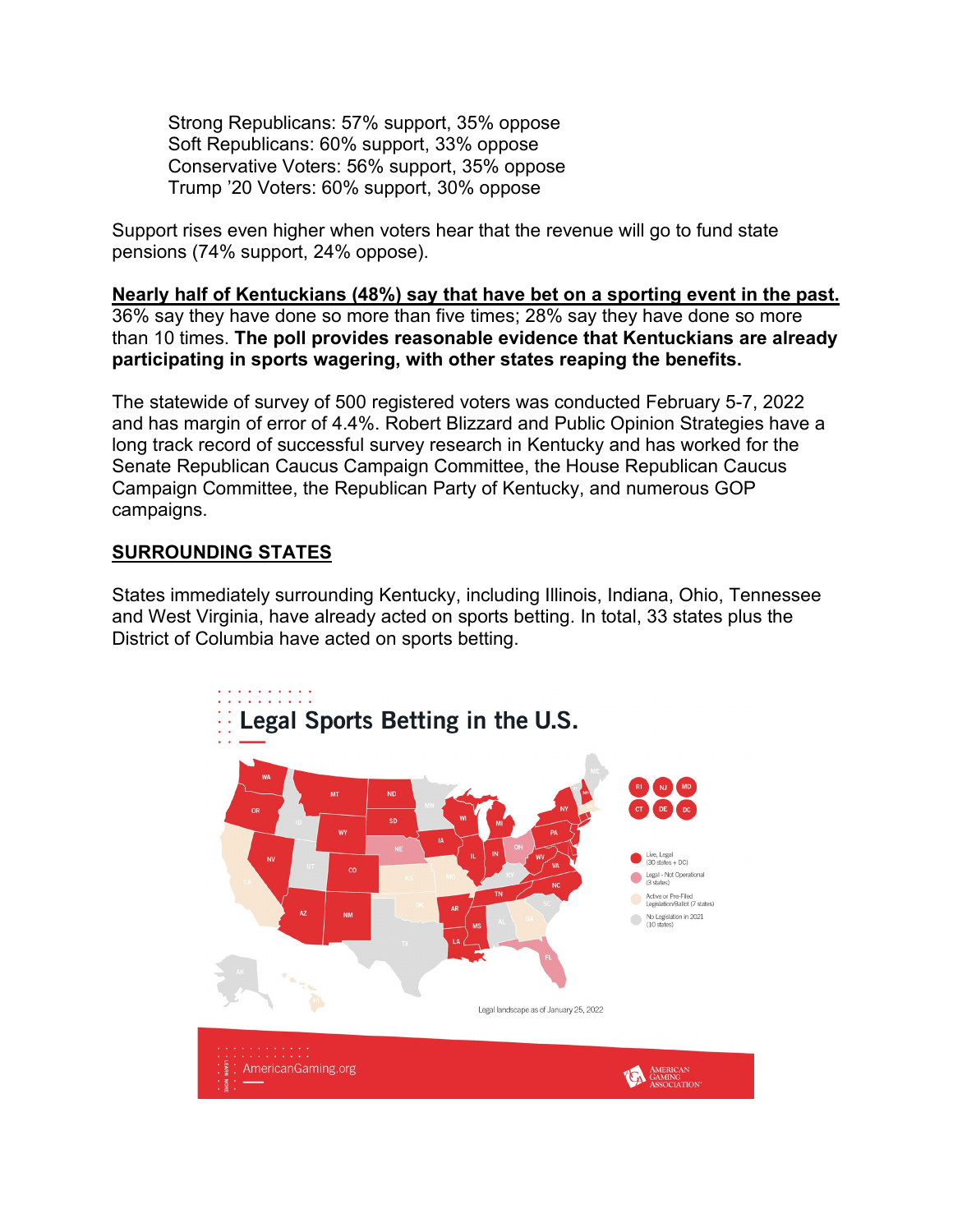### **SUPER BOWL 2022**

The American Gaming Association estimates that a record 31.5 million Americans plan to bet on the Super Bowl this year. The group forecasts that over \$7.6 billion will be wagered on the game.

## **LEGISLATIVE HISTORY IN KENTUCKY**

In past sessions of the Kentucky General Assembly, legislation has been introduced by Rep. Koenig that would allow sports betting in the Commonwealth.

A fiscal analysis of House Bill 137 during the 2020 General Assembly session estimated that the sports betting proposal would generate \$22.5 million in new revenue every year – without raising taxes on Kentucky families. The analysis was done by Commonwealth Economics. HB 137 and other past proposals have designated the vast majority of sports betting revenue for state pensions, providing a significant boost for teachers, first responders and other state and local government employees.

#### **SUPPORT**

Numerous groups from across Kentucky's political spectrum have endorsed past sports betting proposals, including:

Kentucky Education Association Kentucky Chamber of Commerce Greater Louisville Inc. Commerce Lexington Northern Kentucky Chamber of Commerce Kentucky Travel Industry Association VisitLEX meetNKY | Northern Kentucky Convention and Visitors Bureau Kentucky Retail Association Kentucky Coal Association Kentucky Association of Counties Kentucky County Judge/Executive Association Kentucky PVA Association Kentucky Sheriffs' Association Kentucky Professional Fire Fighters Kentucky Jailers' Association Kentucky Fraternal Order of Police Kentucky Association of Chiefs of Police

Follow Kentucky Sports Betting Now online:

Facebook:<https://www.facebook.com/SportsBettingKY/> Twitter:<http://twitter.com/SportsBettingKY>